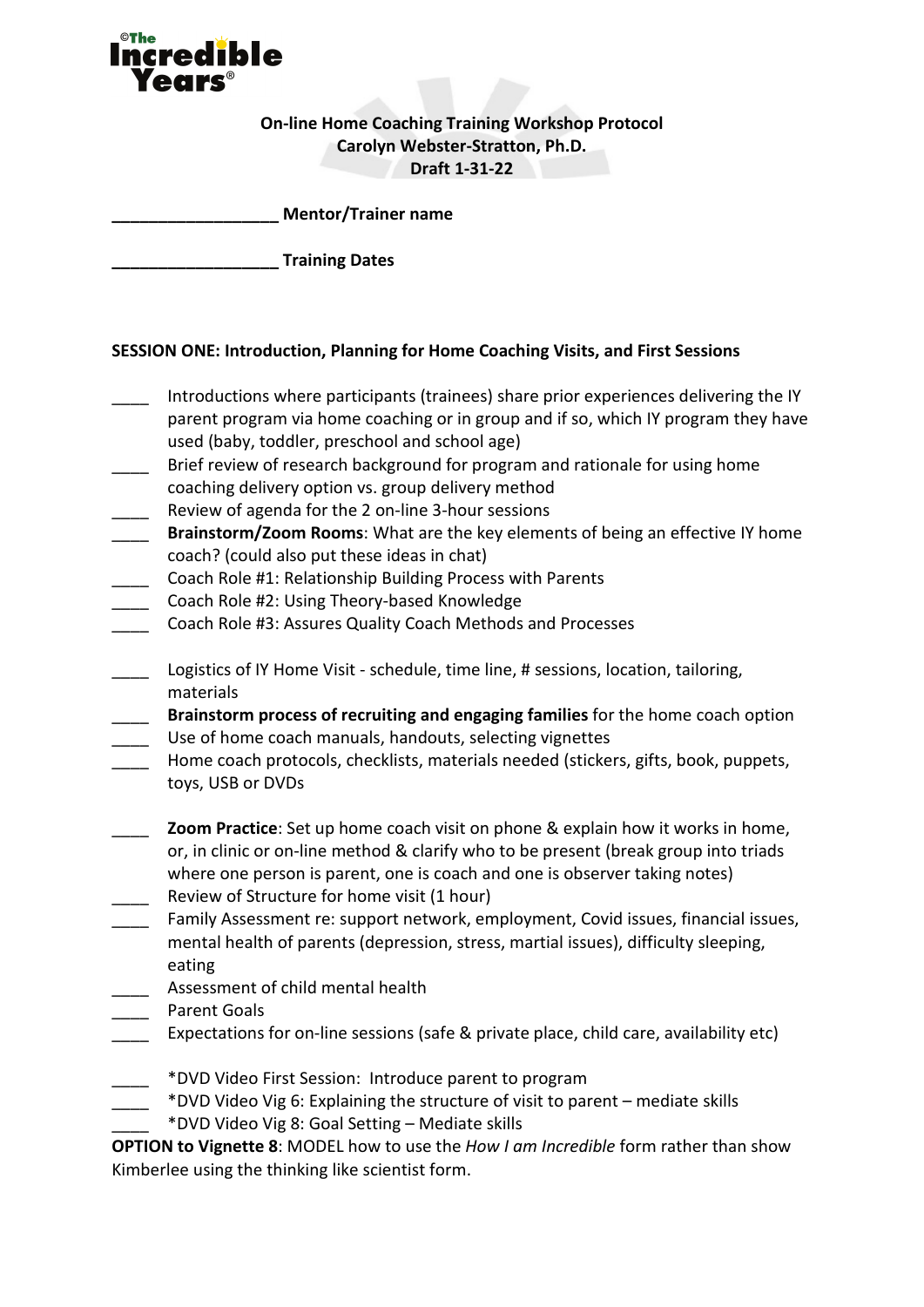- \_\_\_\_ Getting to know child (*How I am incredible form*)
- Connecting parent goals to IY content (using pyramid)
- \_\_\_\_ \* DVD Video Vig 3: Explaining IY Pyramid  **Debrief skills** of connecting parent goals to pyramid (option is to model this)
- **\_\_\_\_ Brainstorm/Zoom Rooms:** Review principles for guiding discussions of vignettes (or share in chat)
- \_\_\_\_ \*DVD Video 11: Mediating Vignette (explore rationale for involving children in sessions, flexibility, planning for when children will be present; rules during Covid time) (video is of Dorian, brother & blocks) (7 min)
- Brainstorm any other skills being used by the IY home coach in the DVD home coach session, that are not on the list.
- \_\_\_\_ \*DVD Video 12: Mediating Vignette (practice scripting with parent)
- \_\_\_\_ **Brainstorm/Zoom Rooms:** Emotion words
- \_\_\_\_ **Model being coach and helping parent create emotion script**
- DVD or USB: Preschool Program Vig 2 (sticky tape): (If you showed DVD video 11, if you have experienced group leaders you can select two participants to model facilitating this vignette, instead of modeling it as mentor/ trainer.) In large group selected coach debriefs vignette 2 with a parent... helping parent understand value of emotion coaching and how to use this approach with her own child. Afterwards debrief skills of coach and how parent in role felt.
- Review Steps for setting up Role Plays
- Principles for setting up role plays
- \_\_\_\_ **Zoom Rooms Practice (optional if time or defer to 2nd day)**: coach sets up script and practice for parent and child
- Using the parent tool kit on home coaching visits
- \_\_\_\_ **Brainstorm in Zoom Rooms**: How do you work with a family in a culturally responsive way? (**Note**: if you do not have time you could give this as a home assignment and start session two by asking for their ideas.)
- Review parent session evaluation form
- Using the buzz forms (see web site for editable forms)
- Parent Self-monitoring form
- Trainee Assignments Session one. Ask participants to read Time Out chapter in 3rd edition of parent book or send them the article on web site Time Out is one of many tools in tool kit, updated version 2022. [Time Out to Calm Down Is One of Many Tools](https://incredibleyears.com/?wpfb_dl=2072)
- Session evaluations

# **SESSION TWO: Home Activities Check in, Setting up Practices for Parents and Children, Practice**

- **––––** Review of participant self-study and reading
	- \_\_\_\_ Feedback on ideas for working in culturally humble/ responsive way if not done on day 1.
- \_\_\_\_ **Model emotion coaching practice if not done in Session 1** the mentor/ trainer will model the home coach role with a participant being the parent. (trainer will be child who is anxious and participant in role as parent will demonstrate emotion coaching & afterwards debrief parents strengths.)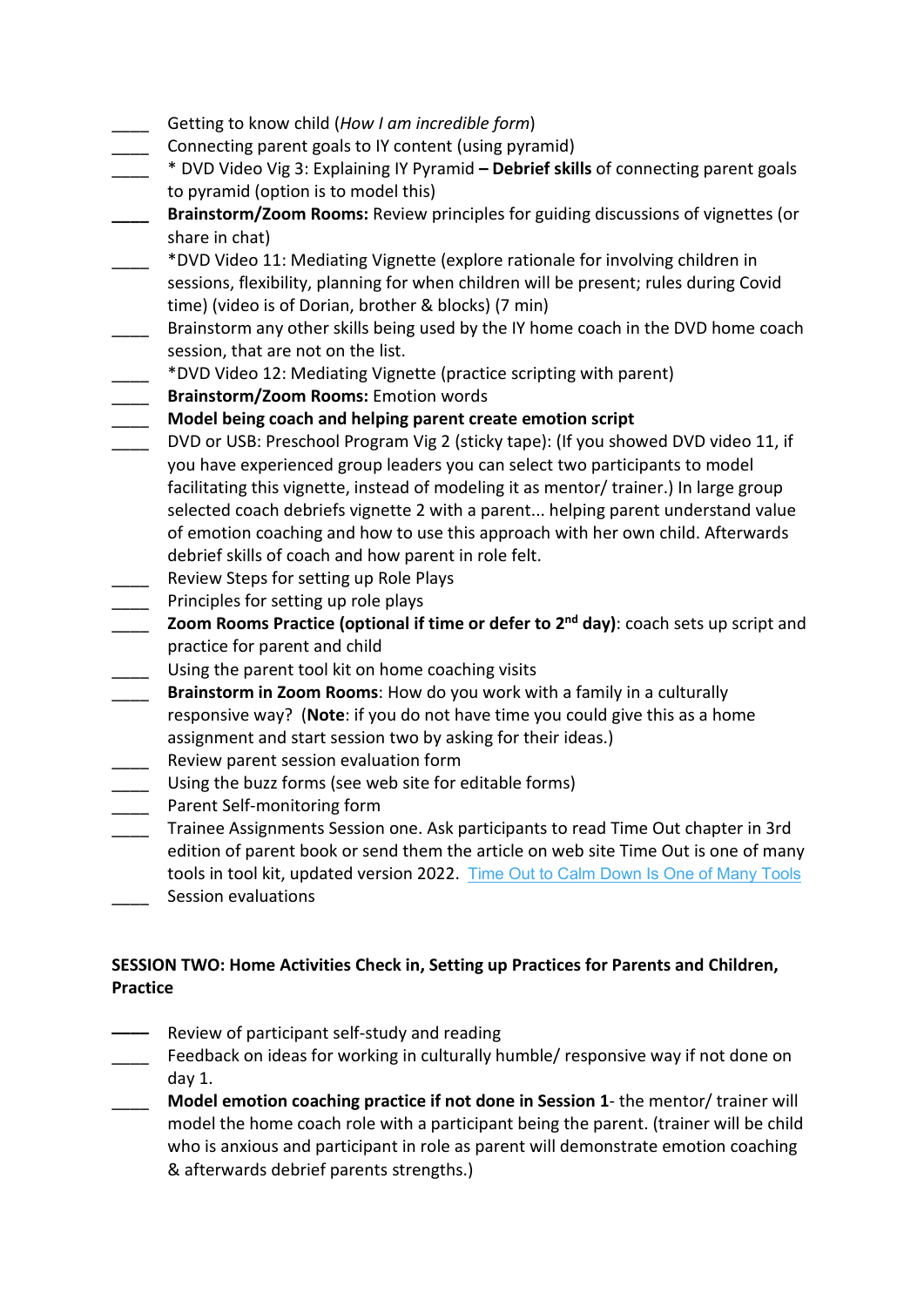- Debrief the role play methods and processes:
- Steps for setting up Role Plays (tailoring to parent goals)
- Principles for setting up role plays

### \_\_\_\_ **Zoom Rooms Emotion Coaching Practice**:

- Put participants into rooms with 3 in a room, one will be the parent, one will the home coach, and one will be an observer/ helper
- Coach role: will brainstorm with the parent one or two positive emotions to focus on relative to emotion goals for child, develop 3 - 4 emotion coaching statements with the parent that the parent can use during the role play practice. Then the coach will be the child while the parent practices emotion coaching.
- Parent role: participate in the brainstorm of the role play script and participate cooperatively in the role play
- Observer/ helper role: support the home coach with ideas if they get stuck and provide positive feedback to the home coach after the role play; also takes notes so can share key learning with whole group afterwards

#### **Coaching Parent-Child Play Experience**

- Buzz: how to prepare parent for coached play experience with their child (expectations, parent script to focus on, explanation to children, how coach will interact with parent and children)
- \_\_\_\_ DVD: Vignette 13: Set up emotional coaching between parent and child
- \_\_\_\_ \*DVD: Vignette 14: Parent Practice Session
- \_\_\_\_ **Brainstorm/Zoom Rooms**: Strategies & principles for home coaches to coach parentchild play interactions successfully
- Using parent handouts and record sheets rewriting commands (editable versions) Debriefing coached practices with parents
- Practice 9<sup>th</sup> home coach session  $\sim$  Time out to calm down (Note: decide on whether there is time for this based on participants needs and goals for this content)
- \_\_\_\_ \*DVD: Vignette 8 Time Out to Calm Down Practice with parent script for explaining to child and setting up practice.
- \_\_\_\_ **Brainstorm/Zoom Room Strategies** for Helping Resistive Parents
- Practice: Explaining Time out to Calm Down (Note: optional depending on participants experience and goals)

## \_\_\_\_ **Large Group Practice with Problem Solving content**

Suggestion: have participants role play mediating vignettes 19 and 20 in the larger group

- \_\_\_\_ \*DVD Vignette 19: Problem Solving 10th home visit/ Model and process & then practice
- \_\_\_\_ \*DVD Vignette 20: Problem Solving

**Note:** when showing above vignettes you can pause video to have them write down the questions they would ask or principles they were derive and share afterwards in Zoom rooms.